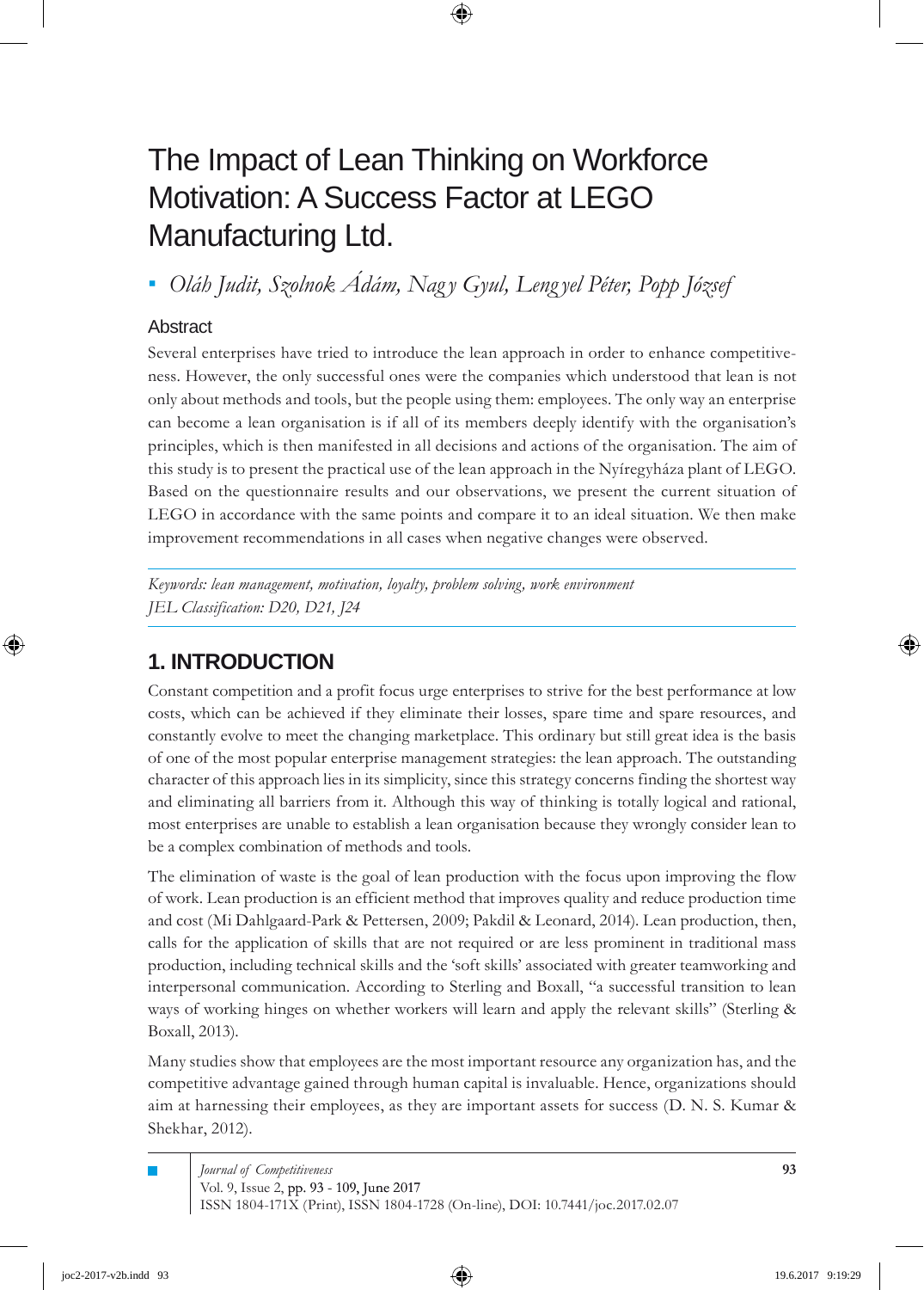The primary goal of this article is to present the current state of behavioural structures that indicate the motivational level within an organization. Furthermore, our study will assess the level of motivation of the employees of LEGO Manufacturing Ltd.'s (LEGO's) Nyíregyháza plant towards the lean attitude, as well as to find the factors which affect this motivation. Finally, we will make recommendations as to how it would be possible to improve the culture on which the use of lean attitude was analysed. Our additional goal is to provide a research topic for similar organizations.

The role and significance of the lean approach were shown by many studies (Schonberger, 2007; Liker, 2008; Bicheno & Holweg, 2009; Womack & Jones, 2009; Monden, 2012; Myerson, 2012). In the case of the examined enterprise, the lean approach constitutes a fundamental part of everyday work, with its elements present in all rooms, corridors, on the walls, as well as in ongoing processes, standards, all indications and inscriptions. However, the approach of employees is imperceptible to the eye. We think that the most important part of introducing and using lean is for everyone in the organisation to understand this approach, recognise its benefits and be able to act in its spirit during everyday work.

## **2. LITERATURE REVIEWS**

If lean thinking enchants someone, it will affect not only their work performance but all their activities, decision making processes and perceptions. The following section summarises the main areas where the peculiarities of lean culture appear most often; therefore, they were taken into consideration when putting together our questionnaire.

## 2.1 Employees' background knowledge

Kochan et al. (1997) asserted that it was essential to consider lean production as a package, including human resources. Good human resource practices improve knowledge capture, which can then be exploited for firm benefit as a competitive advantage (Pfeffer, 1994; Appelbaum 2000; Way, 2002). The ability to perform is an obvious starting point, including an improved selection of workers (Forza, 1996) or, more commonly, better training of the existing workforce. Training is a communication activity that may lead to the acquisition of information and/or a change in attitudes or behaviour, but none of this is certain learning requires participation and understanding.

Training often involves passive participation, while learning requires active participation and understanding leading to changed attitudes or behaviour (Illeris, 2010). It is especially important in a lean organisation for workers not only to simply perform the selected tasks, but also to understand the purpose and to know the background of the work they do. In this case, background knowledge covers not only the previously attained encyclopaedic knowledge, but also the skills workers obtain from their superiors and co-workers, as well as the know-how they are provided in practice at their workplaces.

## 2.2 Commitment

Various perceptions that indicate high employee loyalty are - a) Employee dedication of employer interest (Solomon, 1992), b) Contribution to the company's success more than requiredy (Mow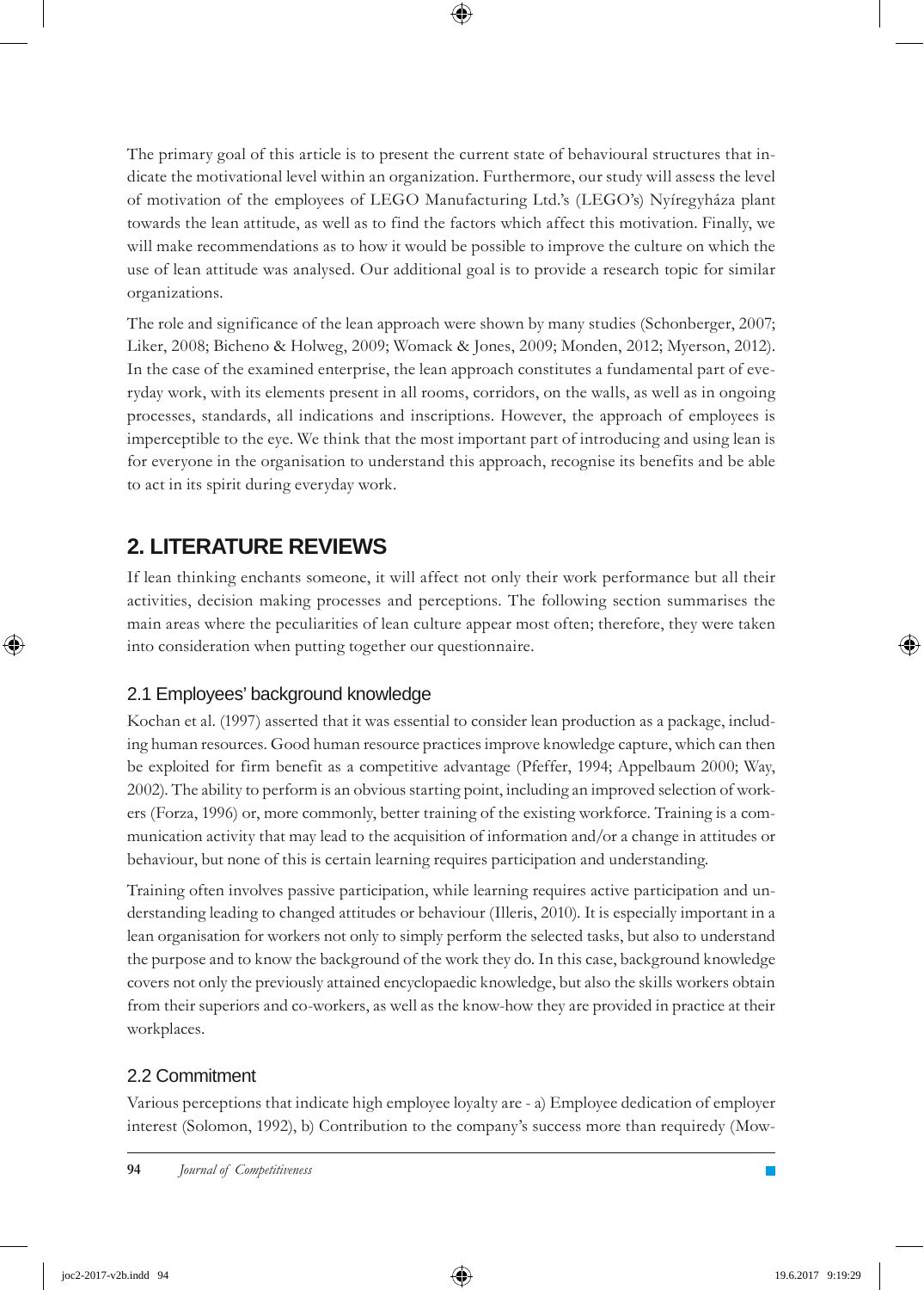day et al., 1982), c) Unselfish behaviour (Laabs, 1996)) Reciprocal, i.e., loyalty cannot be expected without reciprocity (Solomon, 1992). So in short, employee loyalty is more than just tenure with the same organization. Loyalty is a two way street. If a company wants its employees to be loyal, they must earn it by creating a stable and challenging workplace of mutual respect. A new definition of loyalty is required on regular collaboration between management and employees (D. N. S. Kumar & Shekhar, 2012). Commitment is the keystone of performance and all development and improvement efforts, as it is nothing else than strongly believing in something and also making efforts to achieve that specific thing. If workers do not believe in their promises made to customers, do not agree with the objectives of the enterprise and cannot identify with the values represented by the enterprise, it is very difficult to make them motivated in work and constant development. Loyalty and commitment are affected by numerous conscious or subconscious factors. In a lean organisation, employees are grateful to the enterprise for training them, providing subsistence to them and appreciating their work.

#### 2.3 Motivation

**I** 

Blumberg and Pringle (1982) pointed out that employees abilities and motivations are subject to a work context, which can be more or less enabling. To perform well, employees need resources, such as information and technology, and their potential is limited by the extent to which others, including supervisors and co-workers, are supportive. It is now widely accepted that employee ability, motivation and opportunity are an inevitable set of mediators in any model of HRM (Boxall & Purcell, 2011). Empowerment and employee development are key to the high-performance work practices that are necessary for lean implementation (Lawler III, 1986; Huselid, 1995). Empowerment outcomes include more productive and more flexible employees (Hackman & Oldham, 1976); proactivity and self-initiating attitudes among individuals and teams (Frese et al., 1996; Parker et al., 2006); reductions in control costs (Batt, 2001; Parker et al., 2006); and development and use of knowledge and skills, mostly due to the trust building required in empowerment (Leach et al., 2003). Teamwork is important in lean efforts, particularly because it provides knowledge sharing opportunities (MacDuffie, 1995; Birdi et al., 2008). The existence of multifunctional teams is considered to be an indicator in the lean implementation efforts by many researchers. Cross-functional teams reduce supervision costs, allow interdependent tasks to be completed and require knowledge sharing (Orsburn & Moran, 1999; Allen & Hecht, 2004; Leach et al., 2005). A critical element in lean production is the use of work teams (Núñez & Babson, 1998).

Basically, motivation is related to commitment. However, it would be wrong to assume that there are no other factors which contribute to being motivated in development and in all areas of performing work. The enterprise, lean thinking and commitment to the team only represent a perfect basis for establishing real motivation. In a real lean organisation, employees strive to perform their work perfectly, they constantly look for development opportunities they are not afraid to reveal their ideas to the public. The organisation and work environment should support and motivate workers in this endeavour and they should acknowledge and develop them by providing constant feedback.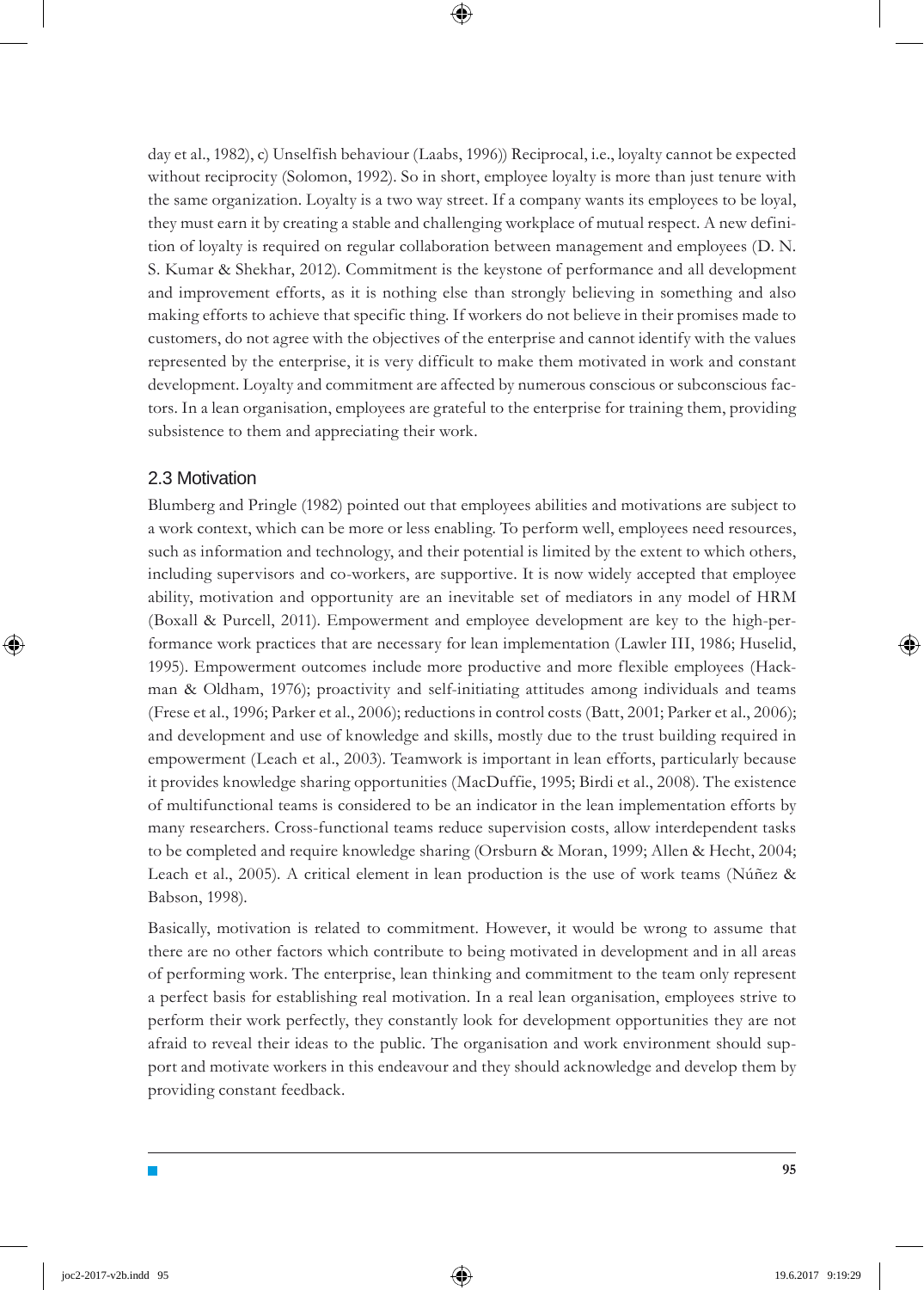### 2.4 Co-worker relations

The cementing force which exists between the members of a team, thereby keeping the team together, is one of the most important characteristics of a lean organisation. The basis of this force is trust and agreement. There is a multitude of definitions of trust in technical literature, but all of these originate from two approaches: belief-based (N. Kumar, 1996; Doney et al., 1998), and risk-based trust (Barney & Hansen, 1994; Mayer et al., 1995; Das & Teng, 1998). Trust exists when a firm believes its partner is being honest and benevolent (N. Kumar et al., 1995). Furthermore, trust can significantly contribute to the long-term stability of a supply chain (Handfield & Bechtel, 2002; Kwon & Suh, 2005).

Fukuyama (1995) defines trust as the expectation of regular, upright and cooperation-ready attitude, which a community can expect from its members within the community based on common standards. In international technical literature sources, trust was defined by several authors as a belief in deeds. Muller et al. (2003) describe trust as the experience obtained by him, individuals or communities during their lives as a result of direct experience. Covey and Merrill (2011) pointed out that there was a significant, direct and undisputable relationship between low trust level, low speed and high costs, while there is also a significant, direct, measurable and undeniable relationship between high trust level, high speed, low costs and increased value.

In a lean organisation, there is no rivalling and no comparison between co-workers and departments. They all know that there is a common goal and each employee and head of each department works on reaching this goal. Managers do not abuse their powers because they know that it is their obligation to provide guidance, to represent their employees, as well as to develop them. Ideally, managers and their employees are on familiar terms with each other and work together as a team by exploiting each other's strengths.

## 2.5 Problem solving

In the ordinary sense of the word, solving a problem means that actions are made in order to make something work, which otherwise would not work. Lean thinking does not support repairing; therefore, the goal is to avoid the repeated emergence of problems in the same location or in other equipment or processes. The key is to reveal the source of a problem. A lean organisation starts to explore the root causes immediately, establishes a team to investigate the issue and never looks for the mistake of particular people, but the solution will be incorporated in all possible areas in order to avoid the repeated occurrence of the problem. According to Ohno (2013), the pioneer of lean thinking, it is impossible to know whether there is any problem in the organisation's processes or whether there was any development within the organisation before the condition accepted by each employee is clarified. In case of problem solving, it is essential to know what needs to be repaired or improved and how it is possible to return to the normal state. In parallel with this, before making and developing, it is necessary to know where the organisation started out from in order to realise this development. Liker (2008) also supports this approach. If various forms of a process are used at the same time, it is impossible to properly develop the process without standardising it. In the course of solving a problem, it is important to consider the approach of (Deming, 2000), i.e., the overwhelming majority of problems root in the flaws of the system or the standards and not human errors. Searching for scapegoats is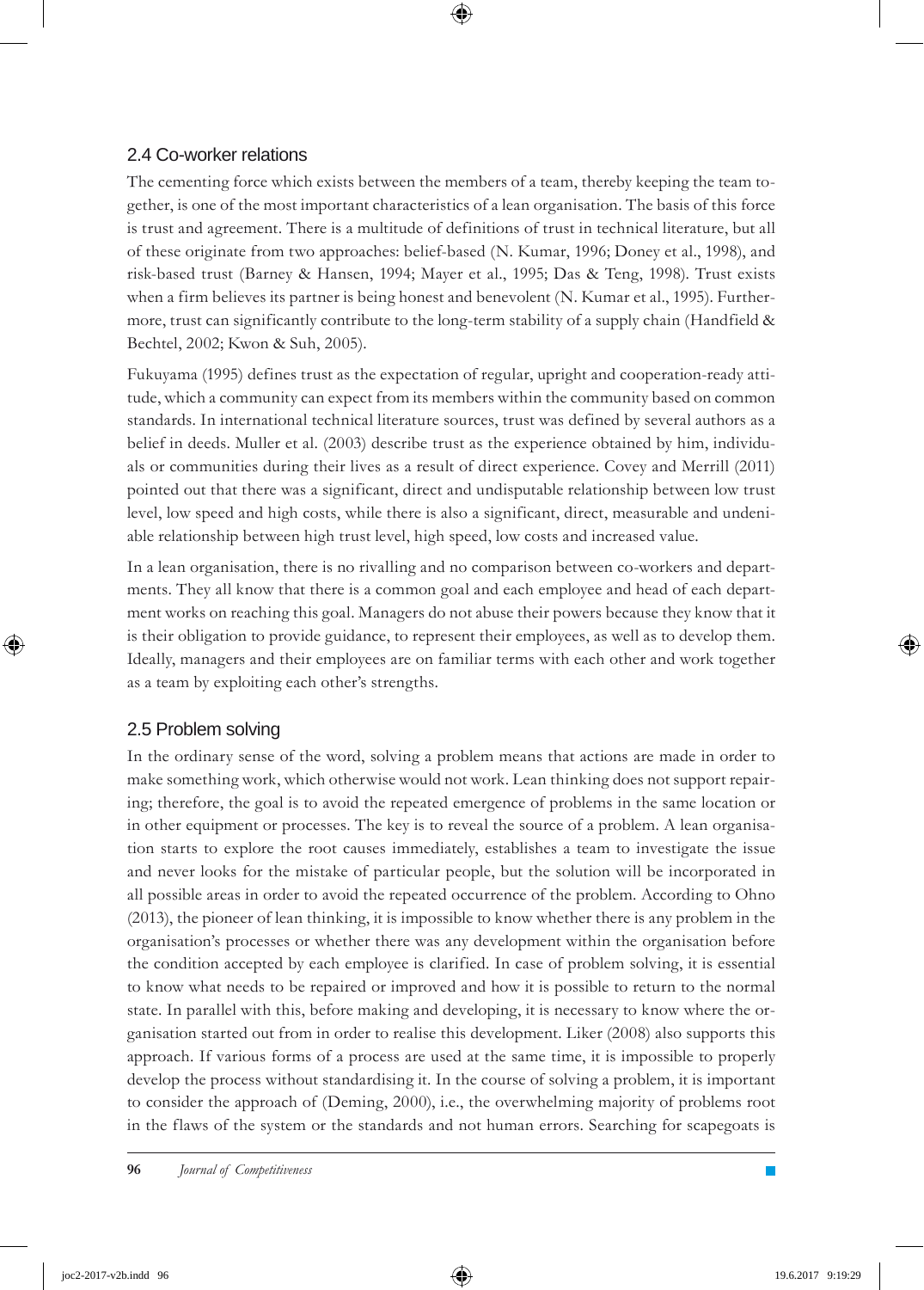something that should be avoided (Aguayo, 1991). If the problem can not be solved on the basis of the currently available knowledge and standards, then it clearly belongs to the second group of problems. These are the problems that causes are known, but the method of elimination is unknown. In these cases, PDCA cycles are used. The PDCA cycle is an acronym made up from the initials of its steps (Plan –  $Do$  – Check – Act). According to Bicheno and Holweg (2009), PDCA is a problem-solving and development cycle and it is an important part of the basis of PPS (Practical Problem Solving).

## **3. RESEARCH METHODOLOGY**

### 3.1 Questionnaire design

The aim of our research is to examine the background of lean thinking (employees' background knowledge, commitment, co-worker relations, motivation, problem solving and work environment). We decided to perform a questionnaire survey to implement this research project. The questionnaire was put together based on the basic questions and the related interviews made by us. Three interviews were made with employees supporting production. The finalised questionnaire consists of 49 questions, including four demographic questions and one feedback opportunity related to the questionnaire. The research population involved middle management, specialists, physical and office workers of the Nyíregyháza plant of LEGO. Altogether, the questionnaire was filled out by 95 people, representing nine different fields including material flow, planning and production and four different positions (from physical workers to top management). The examined sample can not be considered to be representative. The aim of this questionnaire is to obtain the most possible relevant information about the habits, approaches and expectations of LEGO employees within the framework of the above mentioned categories (employees' background knowledge, commitment, co-worker relations, motivation, problem solving and work environment). In addition, it was intended to identify the factors which affect these examined elements; thereby making recommendations in relation to how they could be improved. The basic questions served as a framework for establishing the questionnaire. Each main field can be characterised by two or three questions from which other questions can be derived subsequently. The following basic questions were formulated in each research field:

**Employees' background knowledge:** How well do employees know their work environment and the activity and fundamental principles of LEGO? To what extent are they aware of the short- and long-term objectives of the enterprise? How much are they aware of lean thinking and its relevant methods?

**Commitment**: To what degree do you sympathise with LEGO as a brand name? To what extent do you agree with the principles of lean thinking? Do you consider LEGO to be a transitional or permanent workplace?

**Motivation**: How often do you suggest ideas? What motivates you to suggest ideas? What kind of incentive system would make you even more motivated?

**Co-worker relations:** How much do you trust your co-workers and managers? Do you get proper support from your colleagues and managers? Are you happy to provide support to other employees? Do you feel appreciated?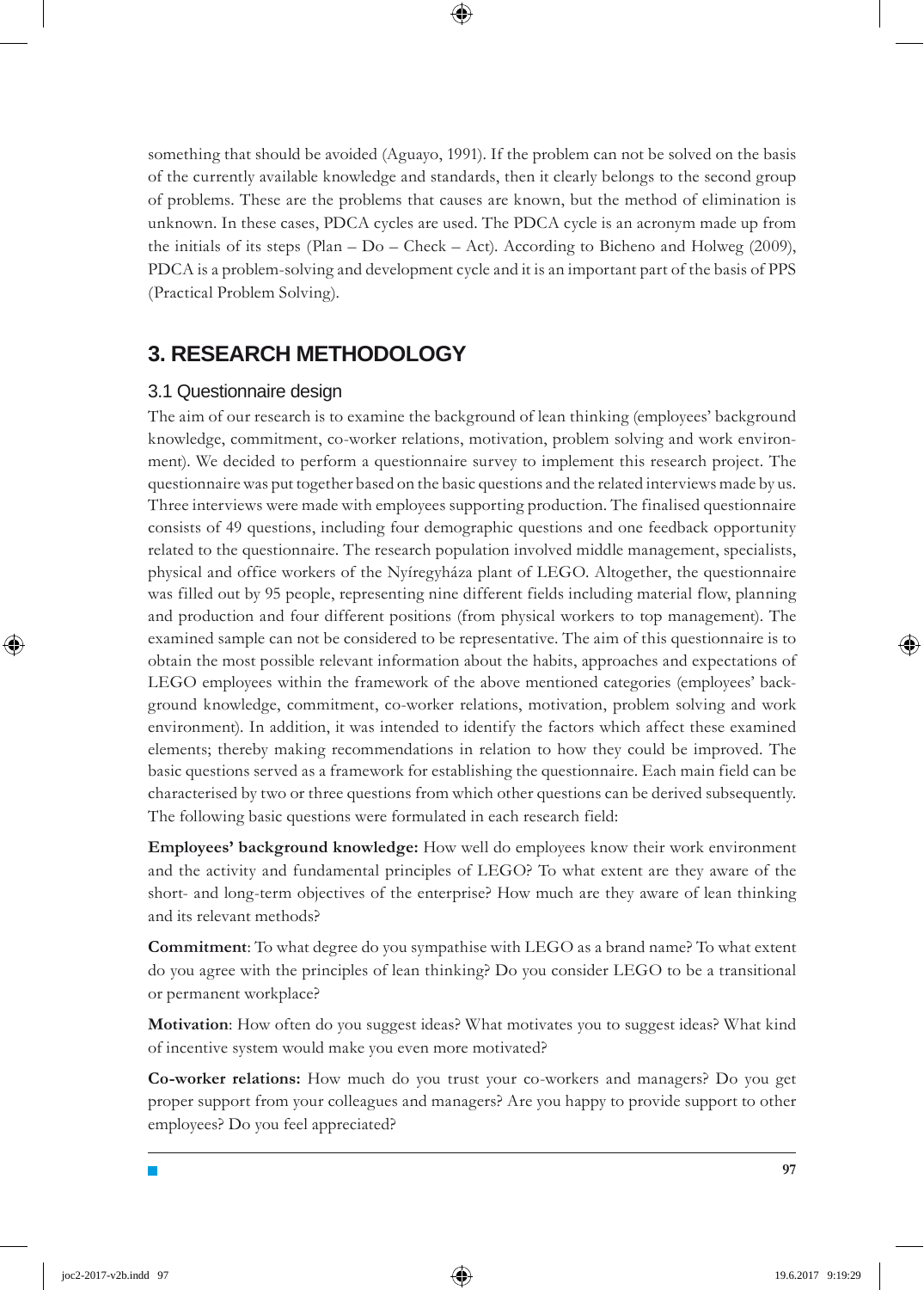**Problem solving:** Do you devote enough time to solve a problem? Do you share your achievements with others? How thorough of a problem solver are you?

We calculated different statistical indexes: percentage, mean, standard deviation, standard error of mean as the indexes of the descriptive statistics. We used different statistical tests: Levene's Test for Equality of Variances, Two-independent T-test for Equality of Means, Spearman's rho (as a non-parametric correlation index) to analyse the rank correlation between the ordinal variables. The significance level of 5 % was applied by using the statistical software SPSS 23.0 for verification of the existence of statistically significant dependences and differences between the selected factors or means. If the calculated p-value was lower than 5%, the null hypothesis was rejected, and the alternative hypothesis was adopted.

## **4. RESULTS**

## 4.1 Employees' background knowledge

The practical and theoretical skills of employees play an important role from the aspect of both quality work and constant development. The knowledge which is indispensable for performing the assigned work is of the highest priority. This fundamental knowledge covers the processes and process steps which constitute everyday work of employees, as well as the use of tools needed for these tasks. As a matter of course, LEGO's purpose is not only for their workers to be able to perform their basic duties, but also to perform them in the most efficient way and the best possible quality. The next level is to attain the knowledge which contributes to performing work by making it easier, faster and simpler. This knowledge could also be called ,,routine''. In LEGO's set of values, there is only one thing more important than quality, and this is safety. For this reason, training of safe work and requiring safe work to the highest extent are of the highest priority. This fact is also shown in the results of the questionnaire, part related to the knowledge obtained in various fields. The interviewed employees had to rate their skills in six fields on a scale from 1 to 5, depending on how much they are aware of the expectations of the field (Tab. 1).

|                                           | Time | Number of<br>respondents | Mean  | Standard<br>Deviation | Standard<br>Error of Mean |
|-------------------------------------------|------|--------------------------|-------|-----------------------|---------------------------|
| The history of LEGO                       | 1.00 | 13                       | 4.385 | 0.6504                | 0.1804                    |
|                                           | 2.00 | 82                       | 4.500 | 0.7244                | 0.0800                    |
| The mission and objec-<br>tives of LEGO   | 1.00 | 13                       | 4.462 | 0.6602                | 0.1831                    |
|                                           | 2.00 | 82                       | 4.675 | 0.5460                | 0.0610                    |
| Layout of the plant,<br>location of rooms | 1.00 | 13                       | 4.000 | 0.8165                | 0.2265                    |
|                                           | 2.00 | 82                       | 4.317 | 0.7516                | 0.0830                    |

Tab. 1 – Descriptive statistics of questions focused on the knowledge of workers. Source: Author's Own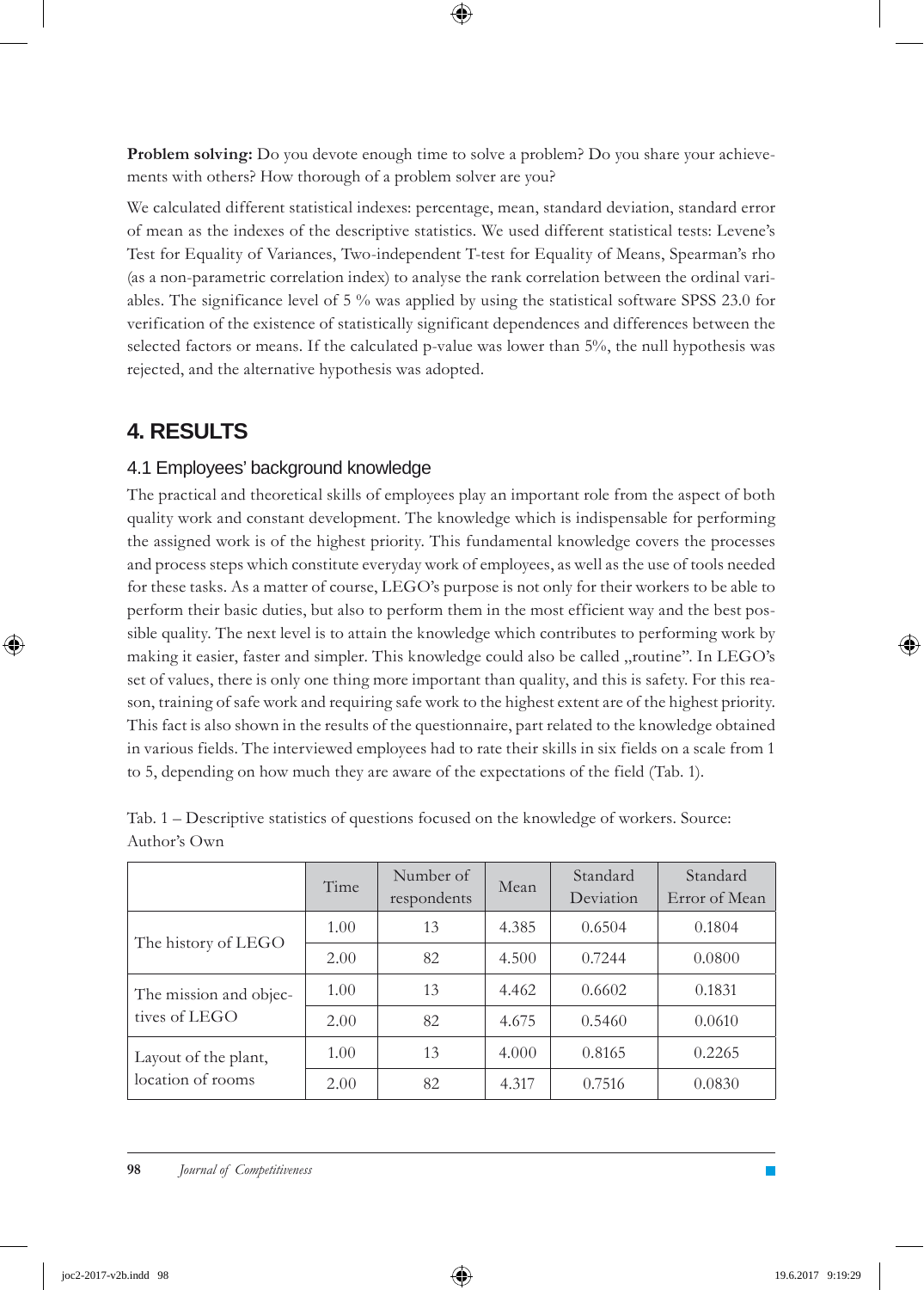| Duties of other depart-<br>ments            | 1.00 | 13 | 3.692 | 0.6304 | 0.1748 |
|---------------------------------------------|------|----|-------|--------|--------|
|                                             | 2.00 | 82 | 3.988 | 0.7453 | 0.0823 |
| Safety and environ-                         |      |    |       |        |        |
| mental protection                           | 1.00 | 13 | 4.769 | 0.4385 | 0.1216 |
| regulations referring to                    | 2.00 | 82 | 4.671 | 0.6097 | 0.0673 |
| performance work                            |      |    |       |        |        |
| Hierarchical relations<br>between employees | 1.00 | 13 | 4.154 | 0.8987 | 0.2493 |
|                                             | 2.00 | 82 | 4.598 | 0.5635 | 0.0622 |

1.00: working at the LEGO equal or shorter than 1 year

2.00: working at the LEGO more than 1 year

There was no statistically significant difference between the means of "The history of LEGO" variable in two different groups of working time (*F=0.14 P=0.71; t-value=0.54 df=93 P=0.59*). Analyzing the other variables, we could not find significant differences between the means of two working time categories (*P=0.11 – 0.58*). It can be concluded from the obtained results that safety and environmental protection regulations had the highest rating, which is not only due to the safety policy of LEGO, but also due to the instinctive human efforts related to meeting individual safety needs. Knowing the company's objectives had the second highest rating due to the communication of LEGO and its management. This finding indicates the third knowledge level: the knowledge which supports development. All activities, processes, short-term objectives and development efforts point to one direction: towards long-term objectives. For this reason, it is necessary for employees at all hierarchical levels to be aware of these objectives. In addition, it turned out from the performed comparison that employees who are aware of LEGO's mission and objectives consider themselves to be more successful in working (Fig. 1).



*Fig. 1 - Correlation between knowing LEGO's objectives and individual successfulness. Source: Author's Own*

The results show that the examined sample adequately know the short- and long-term objectives of the enterprise, as well as the prescriptions and expectations related to their work. Based on our observations, there is still room for development for this organisation in terms of lean knowl-

**99**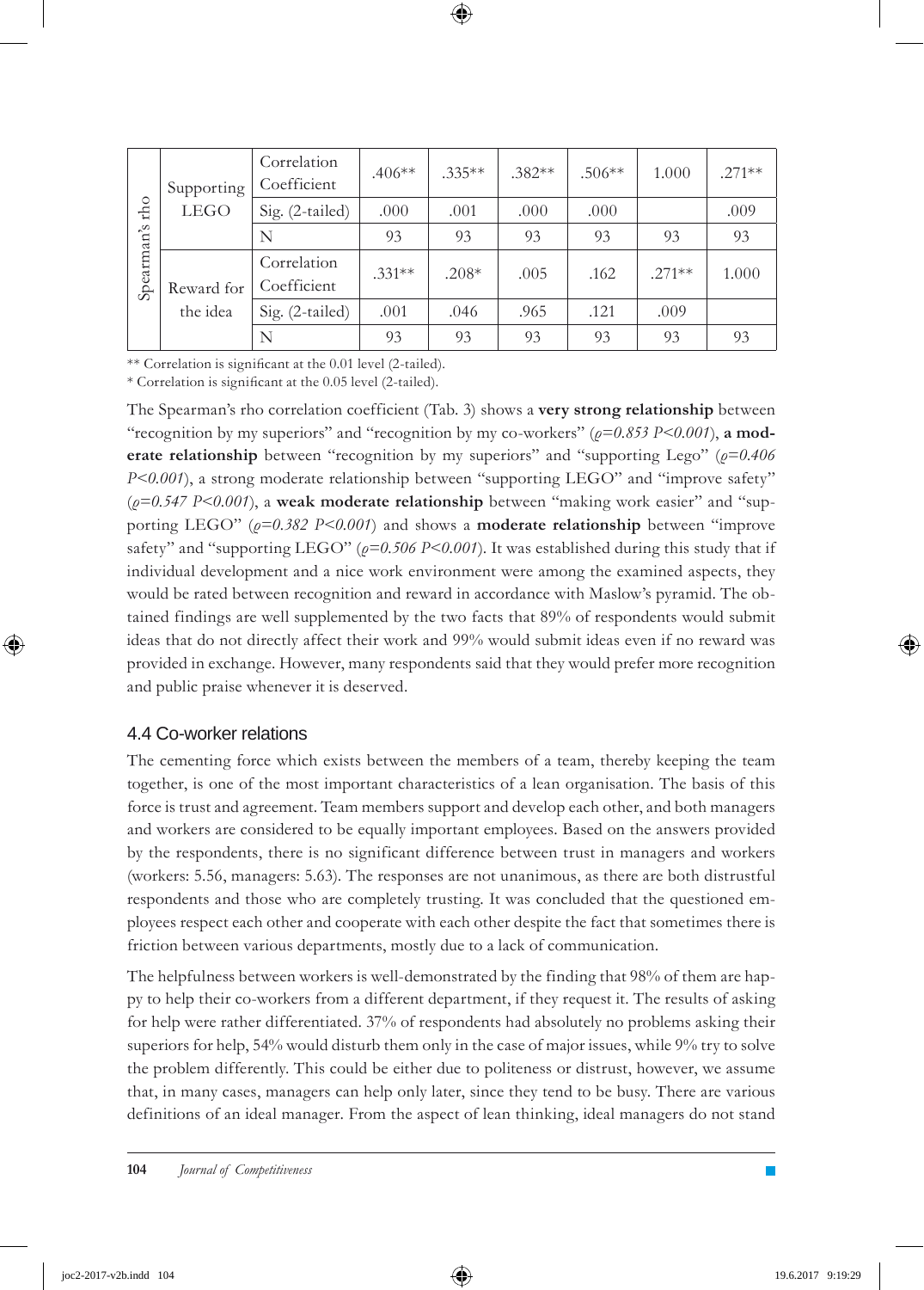above the team, but they are part of the team and show the right direction, and they constantly develop their employees, while recognising, rewarding and motivating them.

### 4.5 Problem solving

It is the basic rule of problem solving in lean thinking that problems not only have to be solved, but their repeated occurrence also has to be prevented. Based on the related questions on the questionnaire, it was concluded that the workers of LEGO are aware of this principle and they also use it correctly in their work.

## **5. CONCLUSION**

The following conclusions were drawn based on the examined sample, which does not represent the whole population of the LEGO Manufacturing LTD of Nyíregyháza.

### **Employees' background knowledge**

Employees do not really experience the benefits of lean thinking in order to enhance competitiveness during their work because they do not know that the positive factors that they perceive can contribute to the existence of lean thinking. However, if these benefits are not assigned to lean thinking, the employees of the enterprise will not become real lean workers.

#### **Commitment**

We consider it to be important to strengthen the commitment to and identification with the brand name. Accordingly, it could be useful to nurture team spirit and visually emphasise common goals. There is a vast unutilized surface on the walls, which would be suitable to strengthen the commitment of blue collar workers, since pictures of happy children playing with LEGO might make both workers and managers more enthusiastic about their jobs.

#### **Motivation**

It would be possible to implement ideas that would facilitate development but that could not be previously implemented, either due to a lack of understanding or various barriers. Regarding the idea program, we recommend involving the affected workers in managerial decision-making more frequently and more deeply. Managers should send more positive and negative feedback in relation to the work performed by their employees, thereby supporting their development and motivation.

#### **Co-worker relations**

Workers are happy to help each other and also to ask for help both from each other and their superiors. This study pointed out the personality traits that the questioned workers expect from their superiors; therefore, these characteristics should be focused on in manager trainings. It turned out from the responses to the questionnaire that the main characteristic is resoluteness, which could be easily forgotten as a result of misunderstanding lean management.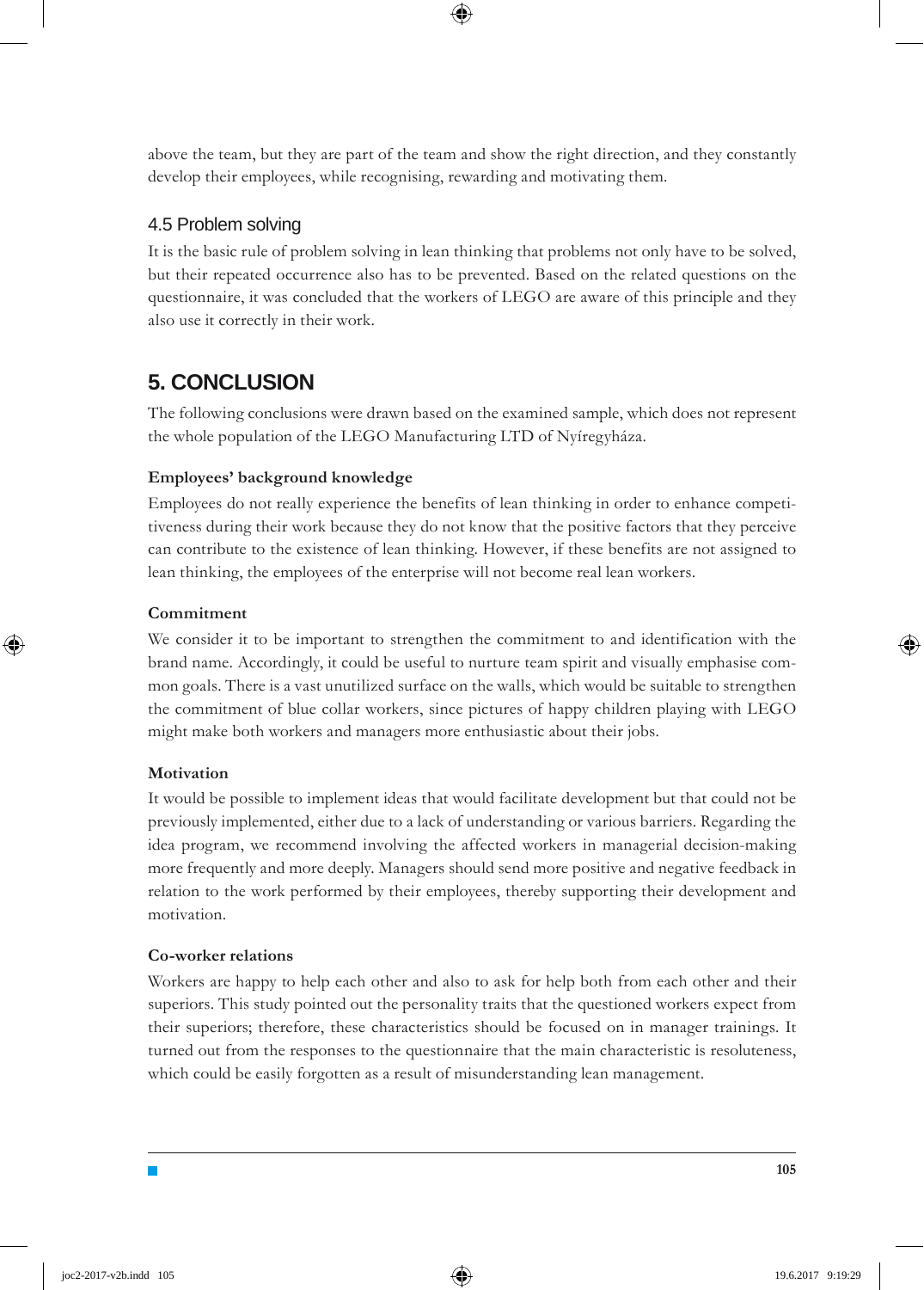#### **Problem solving**

The research findings obtained in the field of problem solving habits show that respondents know and agree with the basic principles of lean-focused problem solving. However, it is questionable whether they have the necessary knowledge to identify and solve their problems in a lean-suitable way. Currently, blue collar workers at LEGO do not receive training in relation to problem solving, which, despite the proper approach of the company, greatly hinders independent and correct actions when unwanted problems emerge.

#### **References**

- 1. Aguayo, R. (1991). *Dr. Deming: The american who taught the japanese about quality*. Simon and Schuster.
- 2. Allen, N. J., & Hecht, T. D. (2004). The 'romance of teams': Toward an understanding of its psychological underpinnings and implications. *Journal of Occupational and Organizational Psycholog y,* 77(4), 439-461. doi:10.1348/0963179042596469.
- Appelbaum, E. (2000). *Manufacturing advantage: Why high-performance work systems pay off.* 3. Cornell University Press.
- 4. Barney, J. B., & Hansen, M. H. (1994). Trustworthiness as a source of competitive advantage. *Strategic Management Journal,* 15(S1), 175-190. doi:10.1002/smj.4250150912
- 5. Batt, R. (2001). The economics of teams among technicians. *British Journal of Industrial Relations,* 39(1), 1-24. doi:10.1111/1467-8543.00187.
- Bicheno, J., & Holweg, M. (2009). *The lean toolbox: The essential guide to lean transformation.* 6. Buckingham: PICSIE Books.
- Birdi, K., Clegg, C., Patterson, M., Robinson, A., Stride, C. B., Wall, T. D., & Wood, S. J. 7. (2008). The impact of human resource and operational management practices on company productivity. *A longitudinal study. Personnel Psycholog y,* 61(3), 467-501. doi:10.1111/j.1744- 6570.2008.00136.x.
- 8. Blumberg, M., & Pringle, C. D. (1982). The missing opportunity in organizational research: Some implications for a theory of work performance. *Academy of Management Review,* 7(4), 560-569. doi:10.2307/257222.
- 9. Boxall, P., & Purcell, J. (2011). *Strategy and human resource management*. Palgrave Macmillan.
- 10. Covey, S. (2004). The 8th habit: From effectiveness to greatness. Croydon CPI Group (UK) Ltd.
- Covey, S., & Merrill, R. (2011). *A bizalom sebessége a rejtett tényező, ami mindent megváltoztat.* 11. Budapest: HVG Könyvkiadó.
- 12. Das, T. K., & Teng, B.-S. (1998). Between trust and control: Developing confidence in partner cooperation in alliances. *Academy of Management Review,* 23(3), 491-512. doi:10.2307/259291.
- Deming, W. (2000). *Out of the crisis* (1st mit press ed.). In: MIT Press, Cambridge, MA. 13.
- 14. Doney, P. M., Cannon, J. P., & Mullen, M. R. (1998). Understanding the influence of national culture on the development of trust. *Academy of Management Review*, 23(3), 601-620. doi:10.5465/AMR.1998.926629.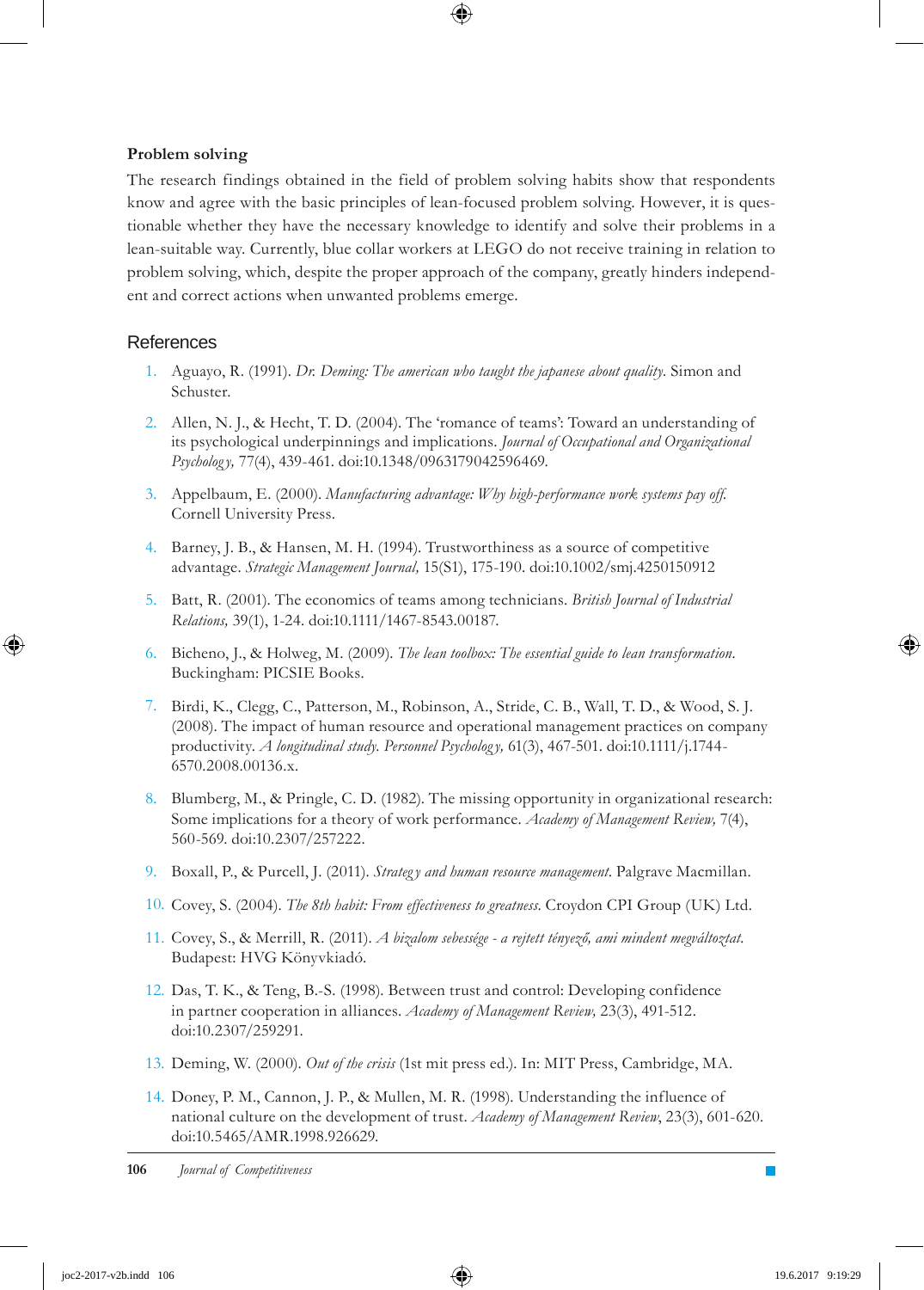- 15. Forza, C. (1996). Work organization in lean production and traditional plants: What are the differences? *International Journal of Operations & Production Management*, 16(2), 42-62. doi:10.110 8/01443579610109839.
- 16. Frese, M., Kring, W., Soose, A., & Zempel, J. (1996). Personal initiative at work: Differences between east and west germany. *Academy of Management Journal*, 39(1), 37-63. doi:10.2307/256630.
- 17. Fukuyama, F. (1995). *Trust: The social virtues and the creation of prosperity*. JSTOR.
- 18. Hackman, J. R., & Oldham, G. R. (1976). Motivation through the design of work: Test of a theory. *Organizational Behavior and Human Performance*, 16(2), 250-279.
- 19. Handfield, R. B., & Bechtel, C. (2002). The role of trust and relationship structure in improving supply chain responsiveness. *Industrial Marketing Management,* 31(4), 367-382. doi:10.1016/S0019-8501(01)00169-9.
- 20. Huselid, M. A. (1995). The impact of human resource management practices on turnover, productivity, and corporate financial performance. *Academy of Management Journal*, 38(3), 635-672. doi:10.2307/256741.
- 21. Illeris, K. (2010). Characteristics of adult learning. In P. Peterson, E. Baker, & B. McGaw (Eds.). *International encyclopedia of education*. Oxford: Elsevier.
- 22. Kochan, T. A., Lansbury, R. D., & Macduffie, J. P. (1997). After lean production: Evolving *employment practices in the world auto industry.* Cornell University Press.
- 23. Kumar, D. N. S., & Shekhar, N. (2012). Perspectives envisaging employee loyalty: A case analysis. *Journal of Management Research*, 12(2), 100-112.
- 24. Kumar, N. (1996). The power of trust in manufacturer-retailer relationships. *Harvard Business Review*, 74(6), 92-&.
- 25. Kumar, N., Scheer, L. K., & Steenkamp, J.-B. E. (1995). The effects of perceived interdependence on dealer attitudes. *Journal of Marketing Research*, 348-356.
- 26. Kwon, I.-W. G., & Suh, T. (2005). Trust, commitment and relationships in supply chain management: A path analysis. *Supply Chain Management: An International Journal*, 10(1), 26-33. doi:10.1108/13598540510578351.
- Laabs, J. J. (1996). Employee commitment. *Personnel Journal*, 58-66. 27.
- Lawler III, E. E. (1986). *High-involvement management. Participative strategies for improving*  28. *organizational performance.* ERIC.
- 29. Leach, D. J., Wall, T. D., & Jackson, P. R. (2003). The effect of empowerment on job knowledge: An empirical test involving operators of complex technology. *Journal of Occupational and Organizational Psycholog y*, 76(1), 27-52. doi:10.1348/096317903321208871.
- 30. Leach, D. J., Wall, T. D., Rogelberg, S. G., & Jackson, P. R. (2005). Team autonomy, performance, and member job strain: Uncovering the teamwork ksa link. *Applied Psycholog y,* 54(1), 1-24. doi:10.1111/j.1464-0597.2005.00193.x.
- 31. Liker, K. (2008). *A toyota módszer*. Budapest: HVG Kiadó Zrt.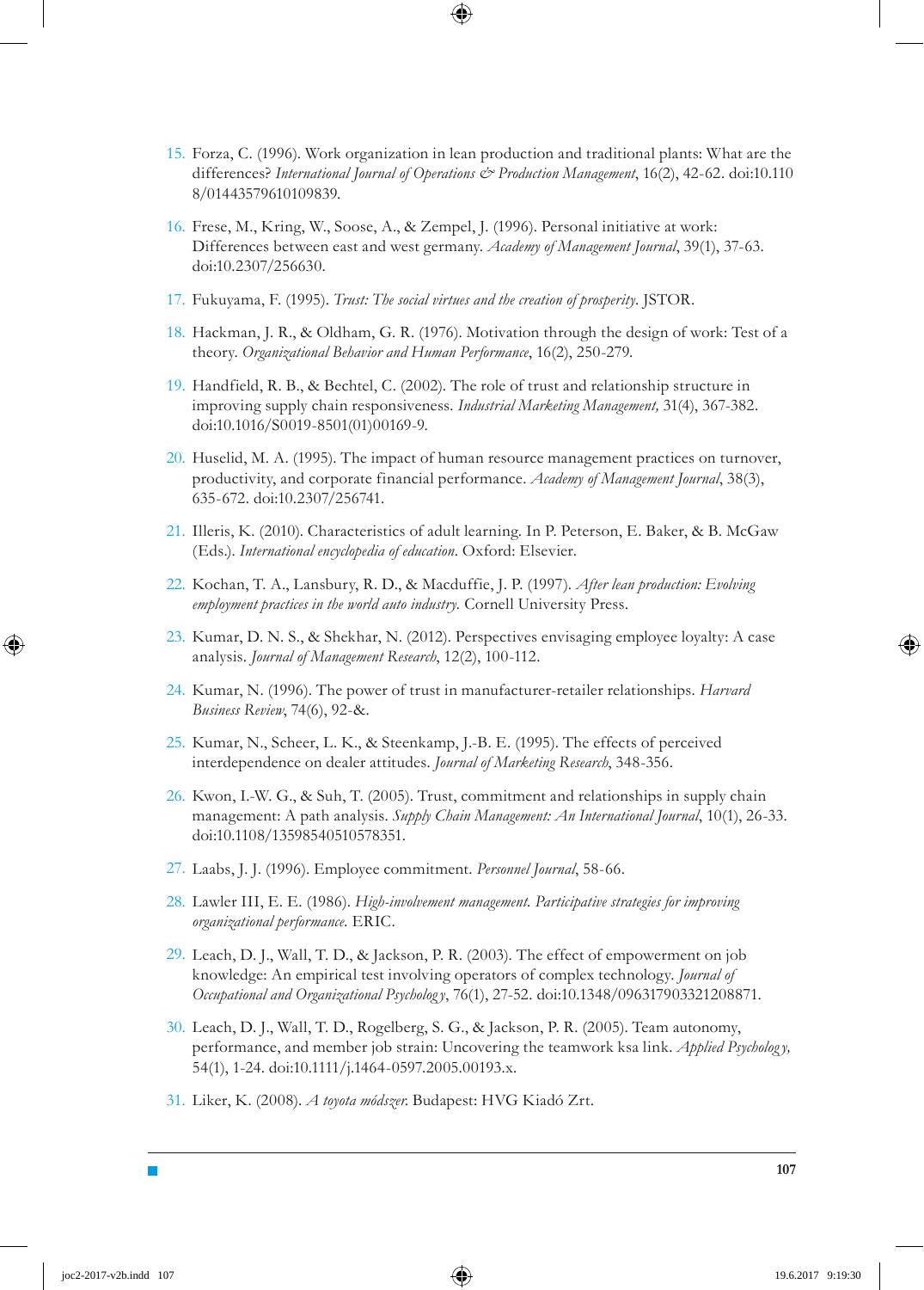- 32. MacDuffie, J. P. (1995). Human resource bundles and manufacturing performance: Organizational logic and flexible production systems in the world auto industry. *Industrial & Labor Relations Review*, 48(2), 197-221. doi:10.2307/2524483.
- 33. Mayer, R. C., Davis, J. H., & Schoorman, F. D. (1995). An integrative model of organizational trust. *Academy of Management Review,* 20(3), 709-734. doi:10.5465/ AMR.1995.9508080.
- 34. Mi Dahlgaard-Park, S., & Pettersen, J. (2009). Defining lean production: Some conceptual and practical issues. *The TQM Journal,* 21(2), 127-142. doi:10.1108/17542730910938137.
- 35. Monden, Y. (2012). *Toyota production system*: Boca Raton: CRC Press.
- 36. Mowday, R., Porter, L., & Steers, R. (1982). *Employee-organization linkages academic press*. New York.
- 37. Muller, G., Vercouter, L., & Boissier, O. (2003). Towards a general definition of trust and its application to openness in mas. Paper presented at the Proc. of the *AAMAS-2003 Workshop* on Deception, Fraud and Trust.
- Myerson, P. (2012). *Lean supply chain and logistics management.* McGraw Hill Professional. 38.
- Núñez, H. J., & Babson, S. (1998). C*onfronting change: Auto labor and lean production in north*  39. *america.* Wayne State University Press.
- 40. Ohno, T. (2013). Workplace management. New York: McGraw-Hill.
- Orsburn, J. D., & Moran, L. (1999). *The new self-directed work teams: Mastering the challenge.* 41. McGraw-Hill.
- 42. Pakdil, F., & Leonard, K. M. (2014). Criteria for a lean organisation: Development of a lean assessment tool. *International Journal of Production Research*, 52(15), 4587-4607.
- 43. Parker, S. K., Williams, H. M., & Turner, N. (2006). Modeling the antecedents of proactive behavior at work. *Journal of Applied Psycholog y*, 91(3), 636. doi:10.1037/0021-9010.91.3.636.
- 44. Pfeffer, J. (1994). Competitive advantage through people. *California management review*, 36(2), 9-28. doi:10.2307/41165742.
- 45. Schonberger, R. J. (2007). Japanese production management: An evolution-with mixed success. *Journal of operations Management*, 25(2), 403-419. doi:10.1016/j.jom.2006.04.003
- 46. Solomon, C. M. (1992). The loyalty factor. *Personnel Journal*, 56-62.
- 47. Sterling, A., & Boxall, P. (2013). Lean production, employee learning and workplace outcomes: A case analysis through the ability motivation opportunity framework. *Human Resource Management Journal*, 23(3), 227-240. doi:10.1111/1748-8583.12010.
- Way, S. A. (2002). High performance work systems and intermediate indicators of firm 48. performance within the us small business sector. *Journal of Management,* 28(6), 765-785. doi:10.1177/014920630202800604.
- 49. Womack, J., & Jones, D. T. (2009). Lean szemlélet. Budapest: HVG Kiadó Zrt.